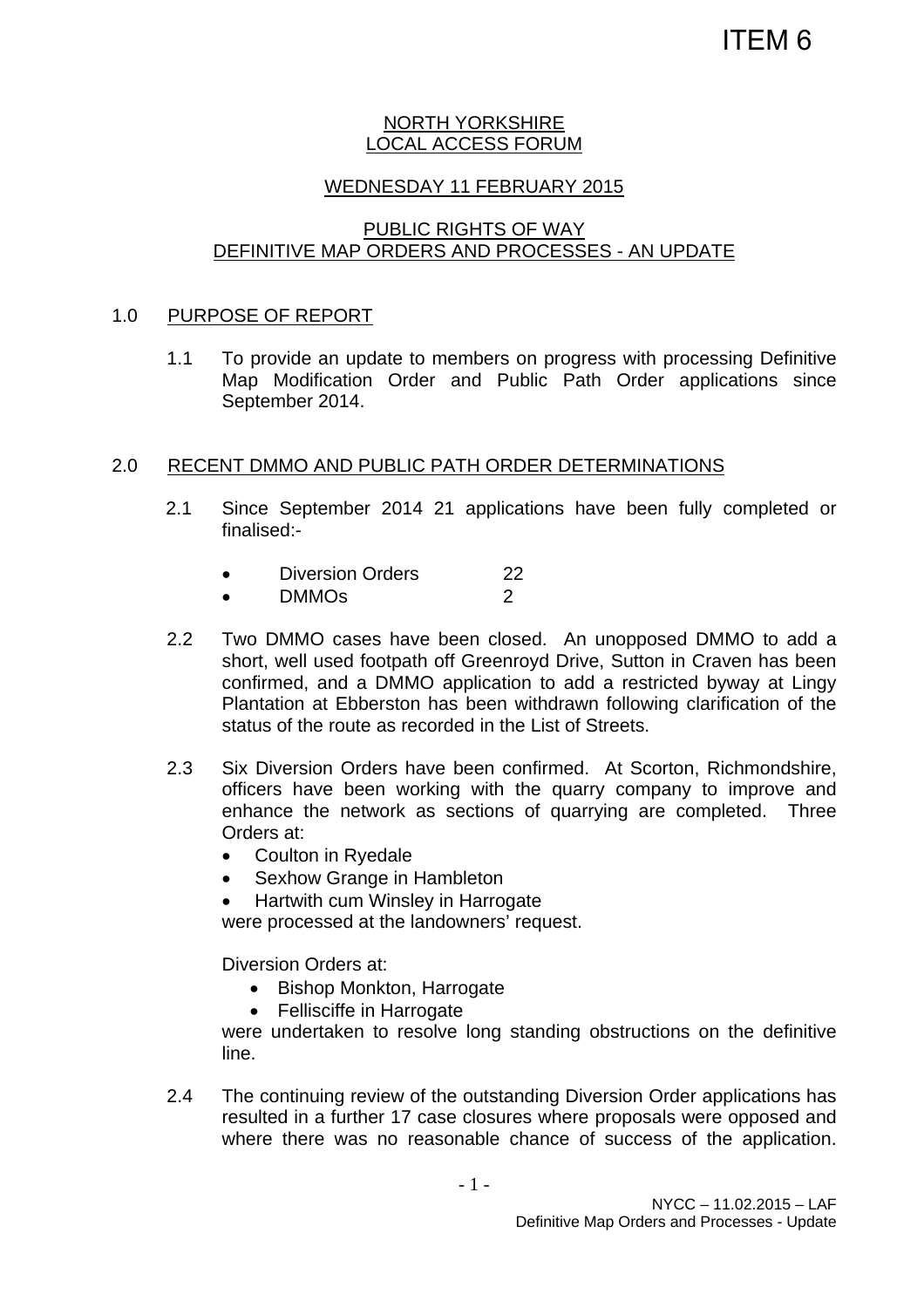Applicants have the opportunity to revise their applications in the light of the objections received, and to put forward more robust applications.

# 3.0 ORDERS IN PROGRESS

- 3.1 Seven further Diversion Orders have been made since September, and are still under consultation or are about to be confirmed at:
	- Drax Power Station, Selby
	- Grange Farm, Hornby, Hambleton
	- Hornby Green Farm, Hornby, Hambleton
	- Potter Hill, Coulton, Ryedale
	- Sunrise Farm, Kirkby Overblow, Harrogate
	- Warren House, Warsill, Harrogate
	- Croft House arm, Felliscliffe, Harrogate
- 3.2 DMMOs have been made to correct the definitive alignment of a footpath in Sherriff Hutton and to record a bridleway across the River Nidd at the site of the former Skewkirk Bridge.
- 3.3 Of the 56 DMMOs that have been consulted upon, 29 are opposed and will need to be considered by the Secretary of State. The cases that are with the SoS for consideration are:
	- Old Fordon Road, Folkton, Ryedale to add BW awaiting a Decision following a public inquiry
	- Rosper Road, Kirkby Malzeard, Harrogate to add BW awaiting a Decision following a public inquiry
	- Off Wighill Lane, Tadcater, Selby to add FP Public inquiry 3 February – 13 February 2015
	- Old Coach Road, Sheriff Hutton, Ryedale to add FP Public inquiry 17 March 2015
	- Westwood Gardens, Scarborough to add FP Public inquiry 14 April 2015
	- Pinfold Hill, Wistow, Selby FP Written Representations

The next cases to be forwarded to the SoS are:

- Nutgill, Ingleton, Craven downgrading of a BW
- Off Market Place, Helmsley, Ryedale to add FP
- Shakey Bridge, Bentham, Craven to add FP
- Tin Ghaut, Whitby, Scarborough to add FP
- Skewkirk Bridge, Kirk Hammerton, Harrogate to add BW

### 4.0 NEW APPLICATIONS

4.1 There have been 4 new applications; 3 Diversion Orders at: